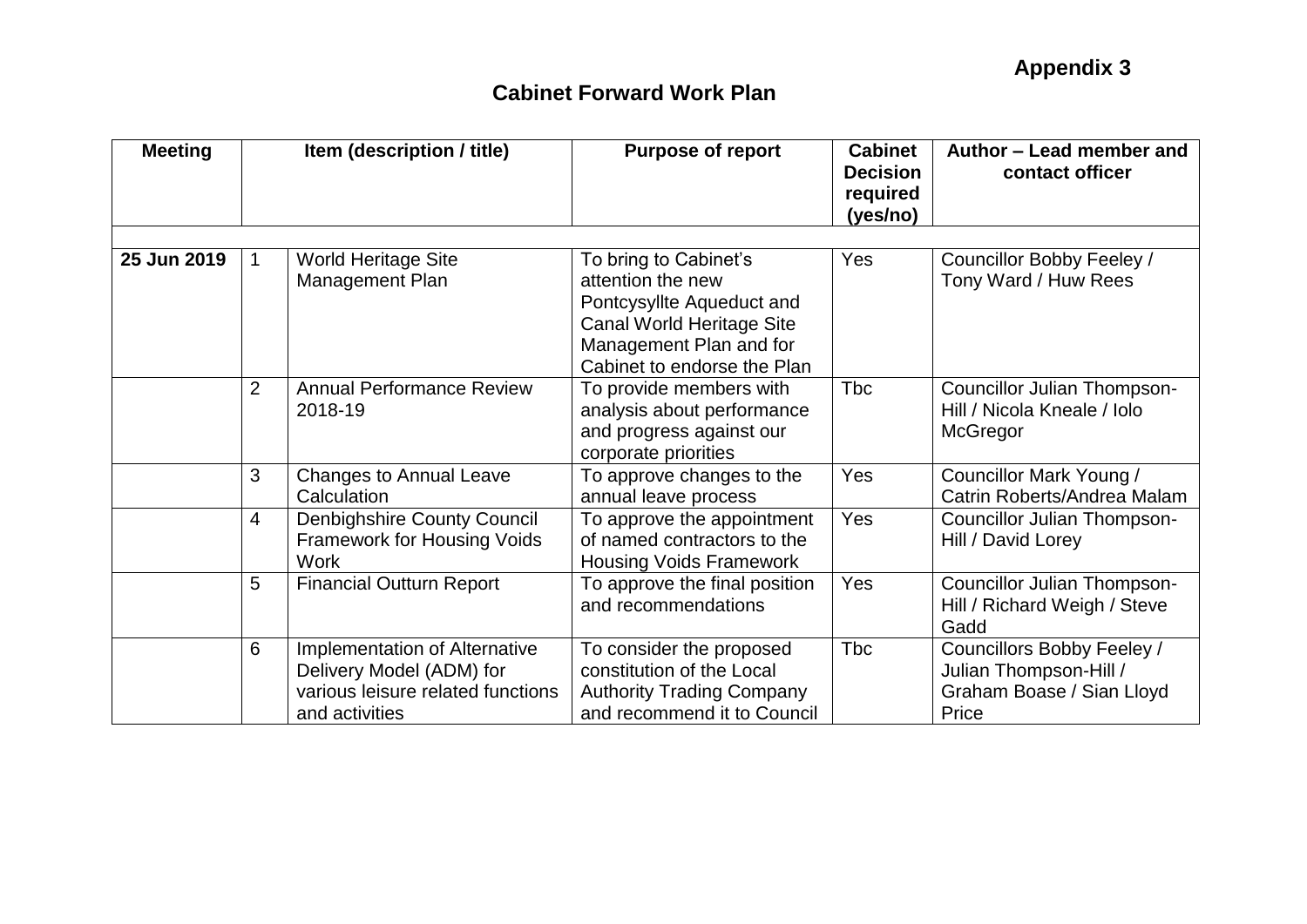| <b>Meeting</b> | Item (description / title) |                                                                                                                                                                                      | <b>Purpose of report</b>                                                                                                                                                               | <b>Cabinet</b><br><b>Decision</b><br>required<br>(yes/no) | Author - Lead member and<br>contact officer                                                |  |
|----------------|----------------------------|--------------------------------------------------------------------------------------------------------------------------------------------------------------------------------------|----------------------------------------------------------------------------------------------------------------------------------------------------------------------------------------|-----------------------------------------------------------|--------------------------------------------------------------------------------------------|--|
|                | 7                          | Approval for the North Wales<br><b>Regional Domiciliary Care</b><br>Agreement                                                                                                        | Approval to award contracts.                                                                                                                                                           | Yes                                                       | Councillor Bobby Feeley / Phil<br>Gilroy / Maria Bell / John<br>Williams                   |  |
|                | 8                          | <b>Finance Report</b>                                                                                                                                                                | To update Cabinet on the<br>current financial position of<br>the Council                                                                                                               | <b>Tbc</b>                                                | <b>Councillor Julian Thompson-</b><br>Hill / Richard Weigh                                 |  |
|                | 9                          | The Medium Term Financial<br><b>Strategy</b>                                                                                                                                         | To approve the latest version<br>of the Strategy                                                                                                                                       | Yes                                                       | Councillor Julian Thompson-<br>Hill / Richard Weigh                                        |  |
|                | 10                         | Items from Scrutiny Committees                                                                                                                                                       | To consider any issues<br>raised by Scrutiny for<br>Cabinet's attention                                                                                                                | <b>Tbc</b>                                                | <b>Scrutiny Coordinator</b>                                                                |  |
|                |                            |                                                                                                                                                                                      |                                                                                                                                                                                        |                                                           |                                                                                            |  |
| 30 July 2019   |                            | Implementation of Alternative<br>Delivery Model (ADM) for<br>various leisure related functions<br>and activities: ADM<br><b>Implementation Costs &amp;</b><br><b>Revenue Savings</b> | To approve the investment<br>decision further to a review<br>the one off cost for the<br>implementation of the ADM<br>project, and the associated<br>revenue savings to be<br>realised | Yes                                                       | Councillors Bobby Feeley /<br>Julian Thompson-Hill /<br>Graham Boase / Sian Lloyd<br>Price |  |
|                | $\overline{2}$             | <b>Finance Report</b>                                                                                                                                                                | To update Cabinet on the<br>current financial position of<br>the Council                                                                                                               | <b>T</b> bc                                               | <b>Councillor Julian Thompson-</b><br>Hill / Steve Gadd                                    |  |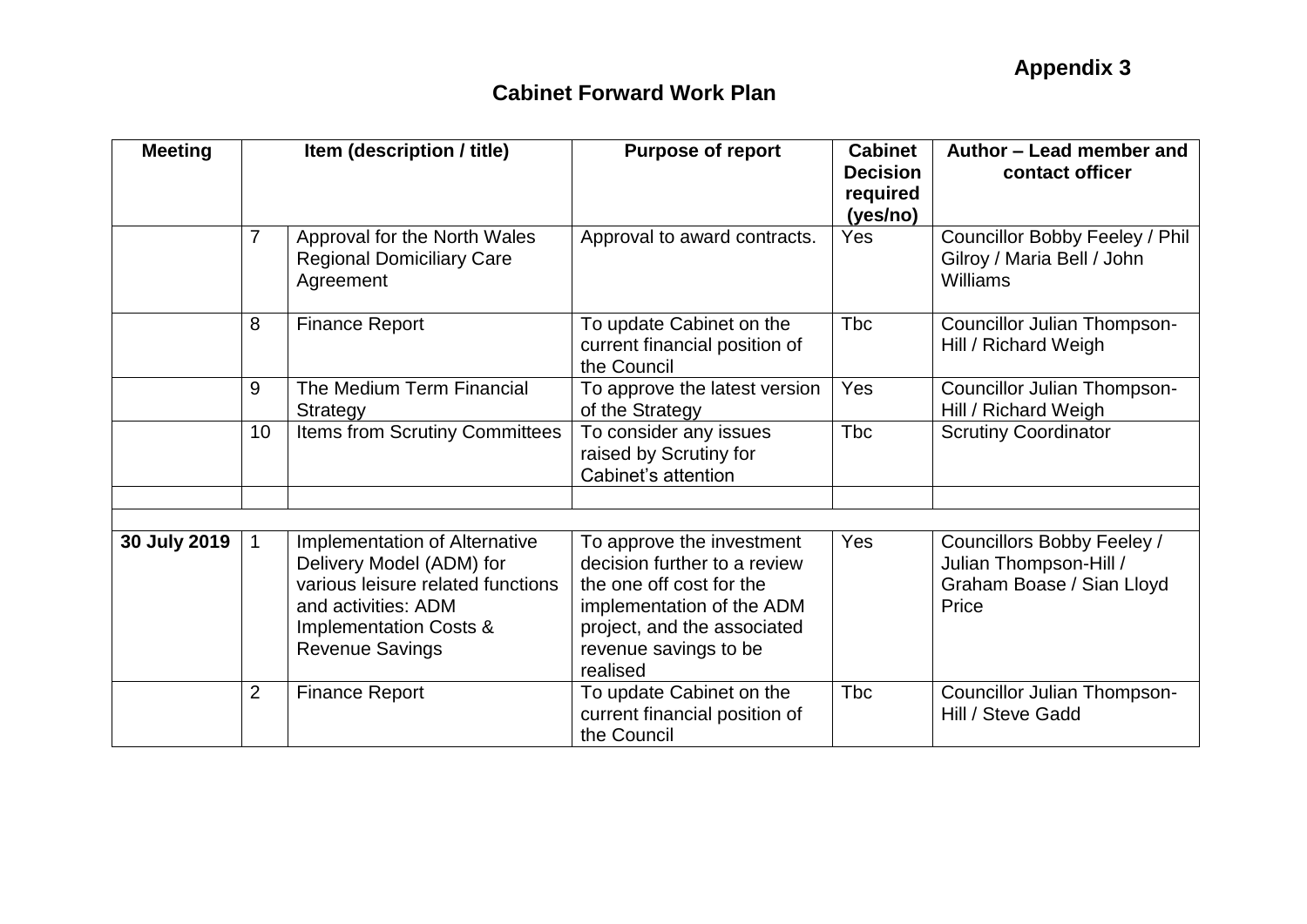| <b>Meeting</b> | Item (description / title) |                                                                                                                                       | <b>Purpose of report</b>                                                                                                                                                                                                       | <b>Cabinet</b><br><b>Decision</b><br>required<br>(yes/no) | Author – Lead member and<br>contact officer                                                |
|----------------|----------------------------|---------------------------------------------------------------------------------------------------------------------------------------|--------------------------------------------------------------------------------------------------------------------------------------------------------------------------------------------------------------------------------|-----------------------------------------------------------|--------------------------------------------------------------------------------------------|
|                | 3                          | Items from Scrutiny Committees                                                                                                        | To consider any issues<br>raised by Scrutiny for<br>Cabinet's attention                                                                                                                                                        | Tbc                                                       | <b>Scrutiny Coordinator</b>                                                                |
|                |                            |                                                                                                                                       |                                                                                                                                                                                                                                |                                                           |                                                                                            |
| 24 Sep 2019    | $\mathbf{1}$               | North Wales Growth Bid<br>Governance Agreement 2                                                                                      | To approve the governance<br>arrangements in relation to<br>the implementation of the<br>growth deal                                                                                                                           | <b>Yes</b>                                                | Councillor Hugh Evans /<br>Graham Boase / Gary<br>Williams                                 |
|                | 2                          | Rhyl Vision and Master Plan<br>(report and presentation)                                                                              | To agree to pursue the vision<br>and key projects over the<br>long term, committing<br>resources to bring about the<br>desired changes in<br>collaboration with a wide<br>range of stakeholders                                | Yes                                                       | Councillor Hugh Evans /<br>Emlyn Jones / Mike Horrocks                                     |
|                | 3                          | Implementation of Alternative<br>Delivery Model (ADM) for<br>various leisure related functions<br>and activities: Board<br>Membership | To consider and approve the<br><b>Council's Strategic</b><br>Governance Board for the<br><b>Local Authority Trading</b><br>Company (LATC) and review<br>and recommend to Council<br>the Board membership of the<br><b>LATC</b> | Yes                                                       | Councillors Bobby Feeley /<br>Julian Thompson-Hill /<br>Graham Boase / Sian Lloyd<br>Price |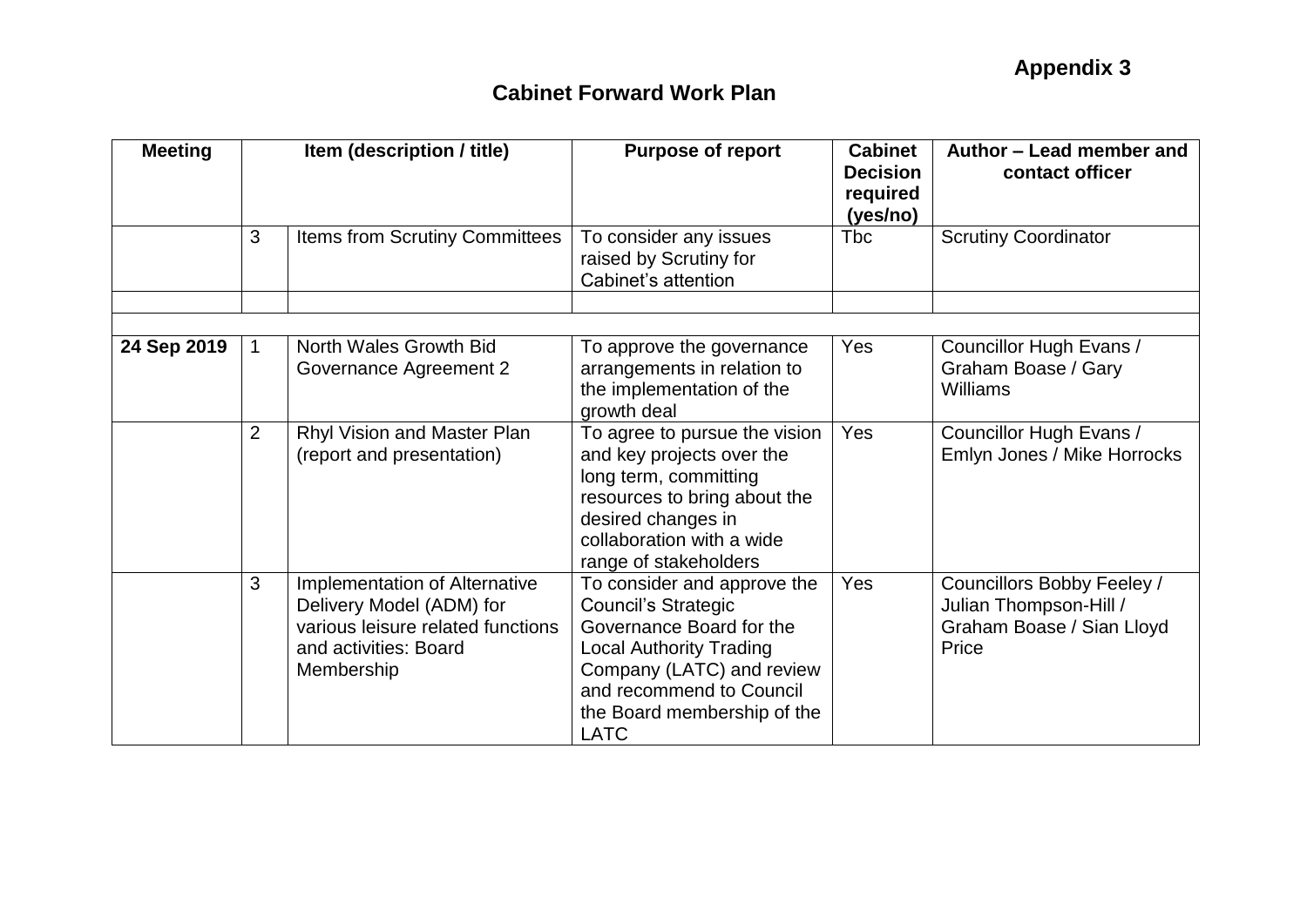| <b>Meeting</b> |                | Item (description / title)                            | <b>Purpose of report</b>                                                                                  | <b>Cabinet</b><br><b>Decision</b><br>required<br>(yes/no) | Author - Lead member and<br>contact officer                            |  |
|----------------|----------------|-------------------------------------------------------|-----------------------------------------------------------------------------------------------------------|-----------------------------------------------------------|------------------------------------------------------------------------|--|
|                | 4              | <b>Finance Report</b>                                 | To update Cabinet on the<br>current financial position of<br>the Council                                  | <b>Tbc</b>                                                | Councillor Julian Thompson-<br>Hill / Steve Gadd                       |  |
|                | 5              | Items from Scrutiny Committees                        | To consider any issues<br>raised by Scrutiny for<br>Cabinet's attention                                   | <b>Tbc</b>                                                | <b>Scrutiny Coordinator</b>                                            |  |
|                |                |                                                       |                                                                                                           |                                                           |                                                                        |  |
| 22 Oct 2019    | 1              | <b>Finance Report</b>                                 | To update Cabinet on the<br>current financial position of<br>the Council                                  | <b>Tbc</b>                                                | Councillor Julian Thompson-<br>Hill / Steve Gadd                       |  |
|                | $\overline{2}$ | Items from Scrutiny Committees                        | To consider any issues<br>raised by Scrutiny for<br>Cabinet's attention                                   | <b>Tbc</b>                                                | <b>Scrutiny Coordinator</b>                                            |  |
|                |                |                                                       |                                                                                                           |                                                           |                                                                        |  |
| 19 Nov 2019    | $\overline{1}$ | Quarter 2 Performance Report<br>on the Corporate Plan | To provide members with<br>analysis about performance<br>and progress against our<br>corporate priorities | <b>Tbc</b>                                                | Councillor Julian Thompson-<br>Hill / Nicola Kneale / Iolo<br>McGregor |  |
|                | $\overline{2}$ | <b>Finance Report</b>                                 | To update Cabinet on the<br>current financial position of<br>the Council                                  | <b>Tbc</b>                                                | <b>Councillor Julian Thompson-</b><br>Hill / Steve Gadd                |  |